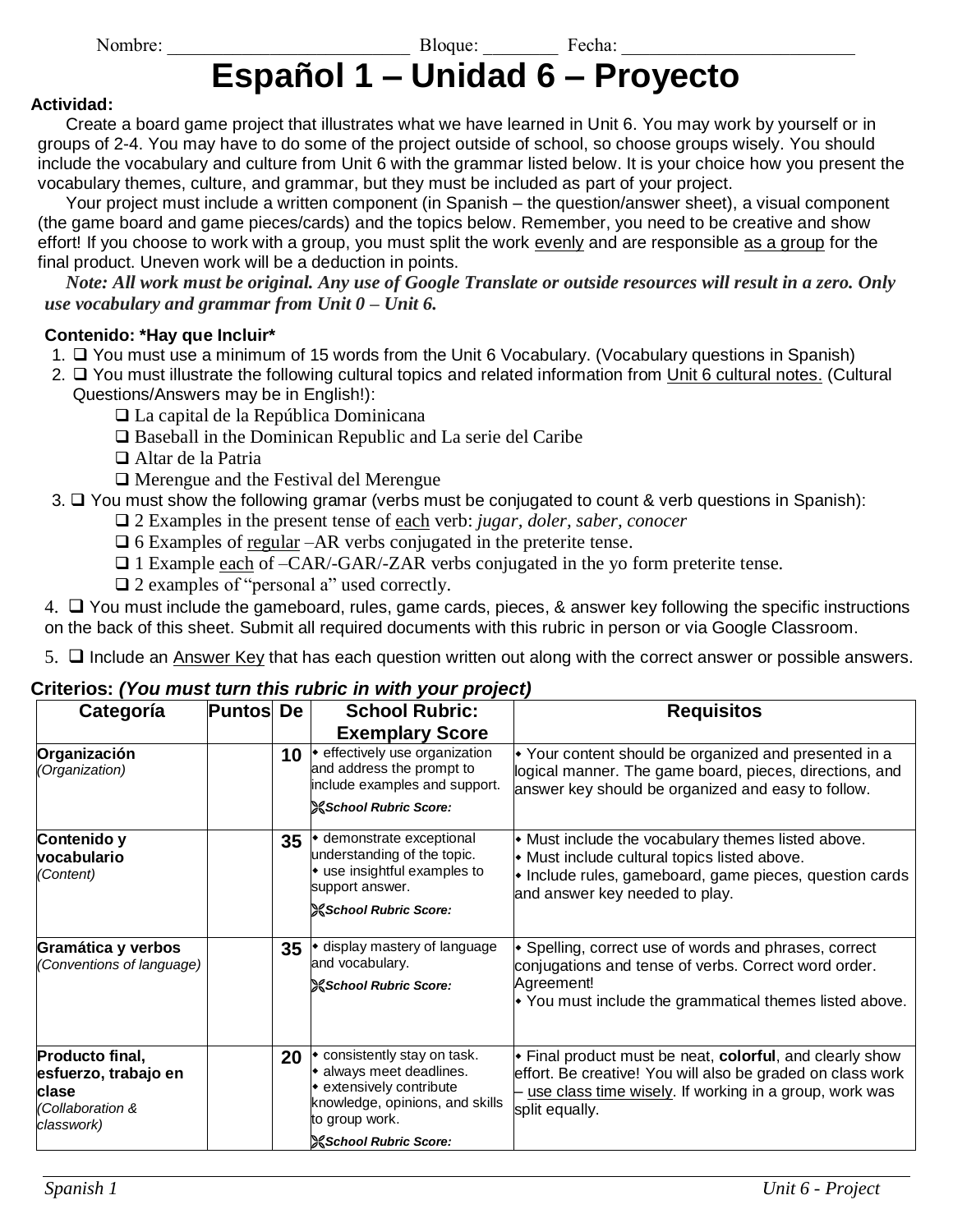# Nombre: \_\_\_\_\_\_\_\_\_\_\_\_\_\_\_\_\_\_\_\_\_\_\_\_\_\_ Bloque: \_\_\_\_\_\_\_\_ Fecha: \_\_\_\_\_\_\_\_\_\_\_\_\_\_\_\_\_\_\_\_\_\_\_\_\_ **Español 1 – Unidad 6 – Proyecto – Gameboard**

#### **Game-board Specific Requirements:**

- ❑ Make a name for your game in Spanish (school appropriate).
- ❑ Include all the specific grammar, culture, and vocabulary requirements from the previous page.
- ❑ Make up questions that relate to any vocabulary, culture or grammar you have learned in this unit (see requirements). Questions and answers must be in full sentences. You need a variety of question types. See the Question Types suggestions below.
- ❑ Culture questions may be in English. All other questions must be in Spanish.
- ❑ Create the **question cards** for your game. Make sure they are easy to read and provide a way for other players to check the answers.
- ❑ Make a separate **answer key** (this will be used for grading, so not just your cards!). Write out all your questions along with the answers (or possible answers) for each question and write ANSWER KEY at the top. This should be turned in with your game-board.
- ❑ Make up and write the **rules** for the game (English is fine for rules). Be clear!
- ❑ Create the **game board** using poster paper, cardboard, or utilize an existing game-board. Figure out what (if any) **pieces** are needed to play your game.
- ❑ Play your game through to ensure it works. Adjust as needed.
- ❑ **Decorate** the board with art/pictures that relates to the vocabulary, culture or grammar from this unit.

### **Question Types**

- Open-ended Spanish questions (like questions of the day!): o ¿Qué usas cuando tomas el sol en la playa?
- Fill in the blank grammar, vocabulary, or culture questions:
	- $\circ$  A mí  $\_\_\_\_\_$  (doler) los ojos.
- Select a Response/Multiple-choice/True, False:
	- o Yo \_\_\_\_\_ en bicicleta.
		- A. montar
		- B. monto
		- C. montas
		- D. monta
- Translation:
	- o ¿Cómo se dice "I played soccer on the field." en español?
- Situation / open-ended:
	- o Juegas al tenis. ¿Cuáles son tres cosas que necesitas para jugar?
- Fact / Culture Questions (Cultural questions can be in English):
	- o What is the capital of the Dominican Republic?